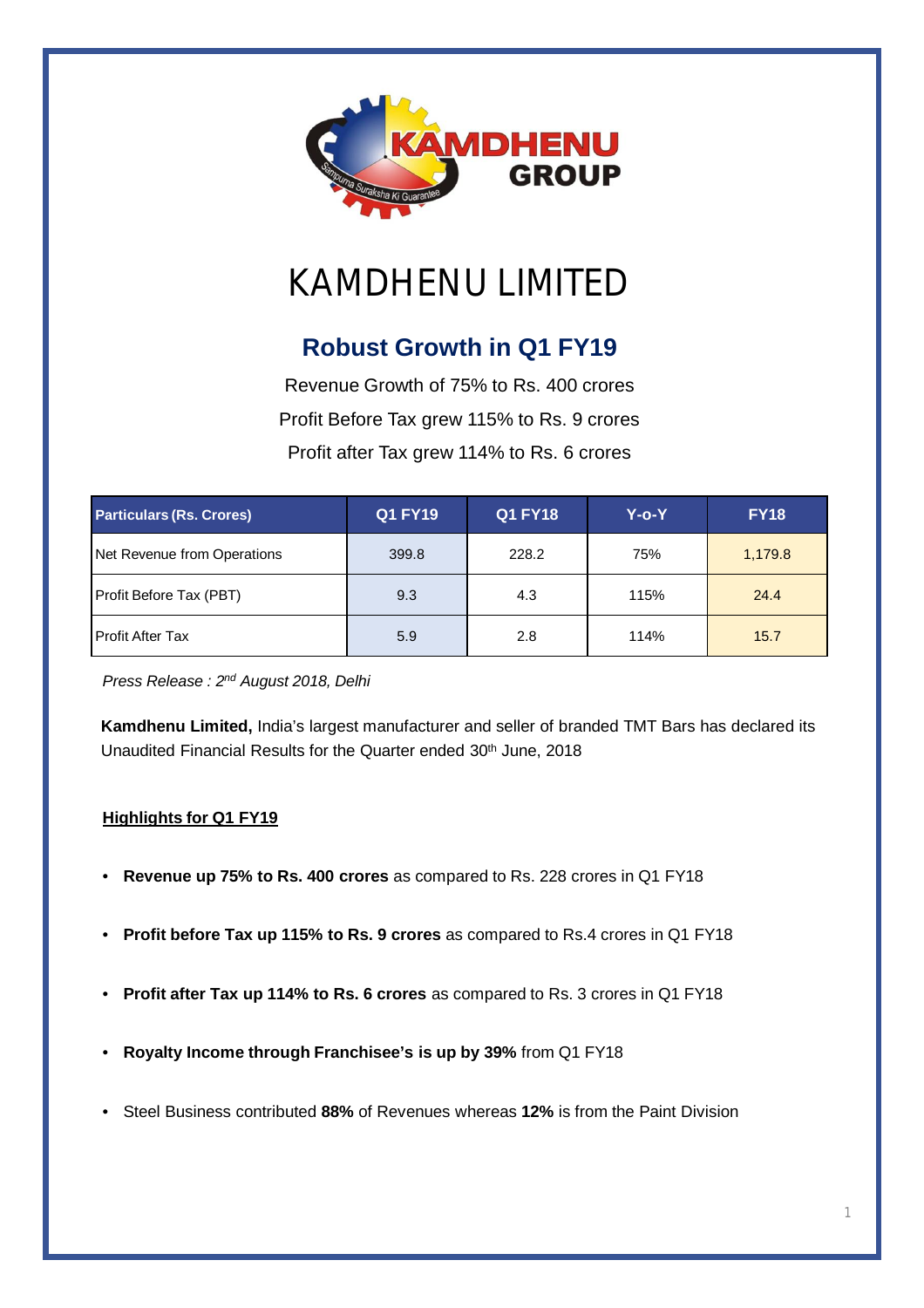

*Commenting on the results and performance, Mr. Satish Kumar Agarwal, Chairman & Managing Director said:*

*"We have started FY19 strongly. Our Revenues grew 75% to Rs. 400 crores and our Profits improved by 114% to Rs. 6 crores for the quarter driven by our strong execution strategies supported by strong demand for infrastructure development. Growth was on account of our brand pull created through our large distribution and marketing strength.*

During the quarter our Royalty income increased by 39% to Rs. 19 crores. Our aim is to have a *royalty income of over Rs.100 crores by 2020. Through our franchisees, we are looking to double our brand production capacity to 5 million MT per annum in the next 3-5 years.*

*With high infrastructure growth expected, the demand for TMT Steel Bars would grow faster. We expect Kamdhenu to benefit a lot from the same. Affordable Housing would be a big boost to the TMT Steel Sector.*

*Post GST, we are seeing a major shift from the unorganized segment to the organized segment. There is a lot of consolidation taking place in the industry from which we are benefiting a lot.*

*We have recently launched a new series of Dual Paint 'Kamodual Luxury Emulsion' under Kamdhenu Paints. 'Kamodual Luxury Emulsion' can be applied on both exterior and interior surfaces which ultimately reduces the inventory cost of dealers and the final cost of the end user. We have grown our paints division as well and have recorded profits for the first time this year. We expect the momentum in the paint business to continue going forward."*